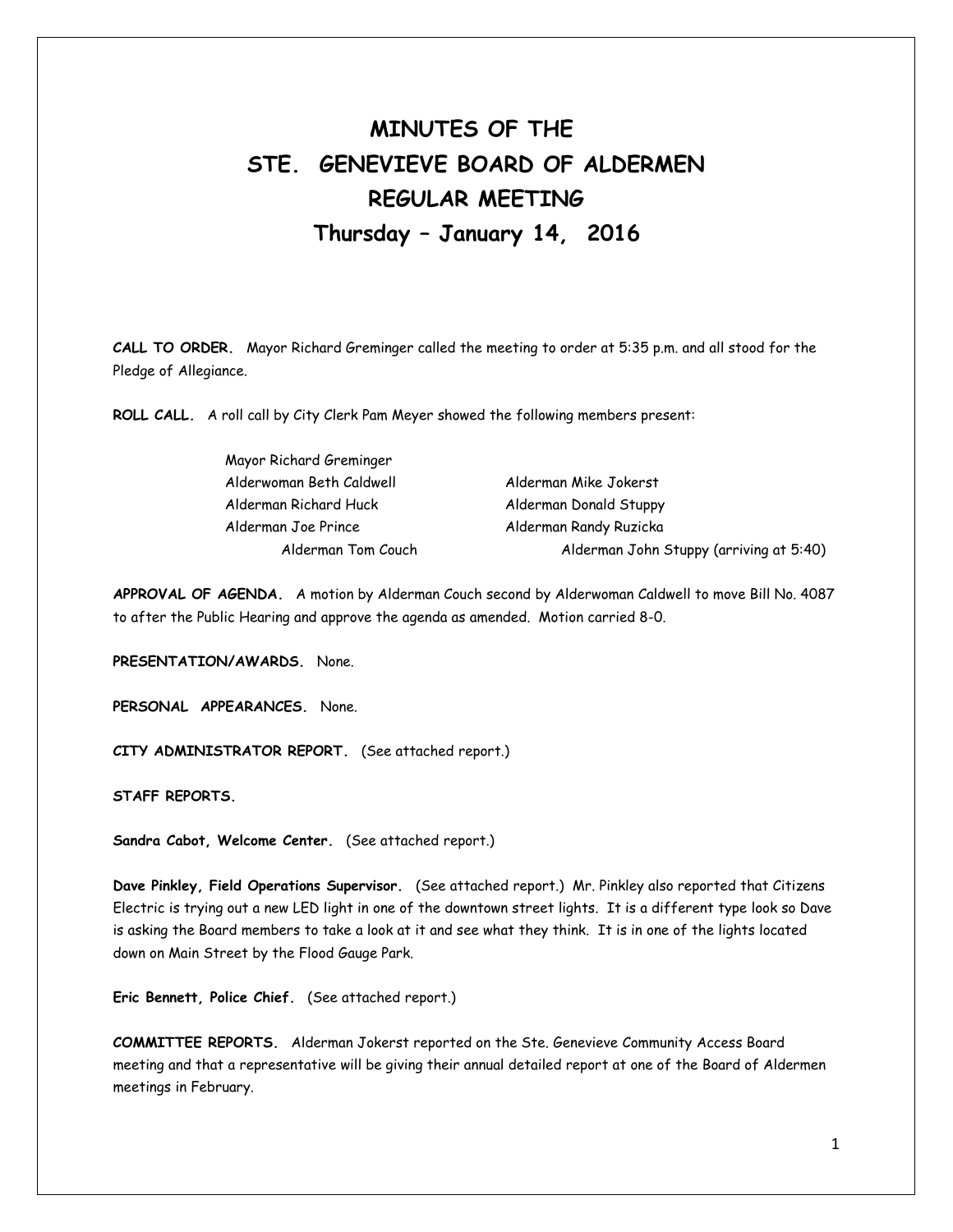**PUBLIC COMMENTS.** None.

#### **CONSENT AGENDA**

Minutes – Board of Aldermen – Regular Meeting – December 10, 2015. A motion by Alderman Jokerst, second by Alderman Ruzicka to approve the minutes of the Regular Meeting of the Ste. Genevieve Board of Alderman from December 10, 2015. Motion carried 8-0.

Minutes – Board of Alderman – Closed Session – December 10, 2015. A motion by Alderwoman Caldwell, second by Alderman Couch to approve the minutes of the Closed Session Minutes from December 10, 2015. Motion carried 8-0.

**RESOLUTION 2016 – 01. A RESOLUTION OF THE CITY OF STE. GENEVIEVE, MISSOURI STATING INTENT TO APPLY FOR A GRANT FROM THE STE. GENEVIEVE COUNTY COMMUNITY DEVELOPMENT FUND (CDF) IN AN AMOUNT NOT TO EXCEED \$22,700 FOR THE CITY OF STE. GENEVIEVE POLICE DEPARTMENT FOR "PROJECT WATCHGUARD".** A motion by Alderman Prince second by Alderman D. Stuppy to approve Resolution 2016-01 allowing the Police Department to apply for a grant for Project Watchguard. Motion carried 8-0.

**RESOLUTION 2016 – 02. A RESOLUTION DECLARING THE 2007 CHEVY IMPALA SURPLUS AND PROVIDING FURTHER AUTHORITY.** A motion by Alderman D. Stuppy, second by Alderwoman Caldwell to approve Resolution 2016-02 declaring the 2007 Chevy Impala surplus. Motion carried 8-0.

**RESOLUTION 2016 – 03. RESOLUTION AUTHORIZING THE MAYOR TO ENTER INTO AN AGREEMENT WITH THE STE. GENEVIEVE RII SCHOOL DISTRICT FOR THE DONATION OF THE 2007 CHEVROLET IMPALA TO BE USED BY THE SCHOOL RESOURCE OFFICER.** A motion by Alderman Prince, second by Alderman D. Stuppy to approve Resolution 2016-03 allowing the Mayor to enter into an agreement with Ste. Genevieve RII School District for the donation of the 2007 Chevrolet Impala. Motion carried 8-0.

**OLD BUSINESS.** 

**BILL NO. 4076. AN ORDINANCE AUTHORIZING THE MAYOR TO ENTER INTO A FARM LAND LEASE AGREEMENT WITH KERTZ FARMS, LLC. 1<sup>5T</sup> READING.** A motion by Alderman Huck, second by Alderwoman Caldwell, Bill No. 4076 was placed on its first reading, read by title only, considered and passed with a 8-0 vote of the Board of Aldermen.

**BILL NO. 4077. AN ORDINANCE AUTHORIZING THE MAYOR TO ENTER INTO A FARM LAND LEASE AGREEMENT WITH MR. JOE HECKER. 1 ST READING.** A motion by Alderwoman Caldwell, second by Alderman J. Stuppy, Bill No. 4077 was placed on its first reading, read by title only, considered and passed with a 8-0 vote of the Board of Aldermen.

**BILL NO. 4078. AN ORDINANCE AUTHORIZING THE MAYOR TO ENTER INTO A FARM LAND** LEASE AGREEMENT WITH MICHAEL & ADRIAN NAEGER.  $1^{57}$  **READING.** A motion by Alderman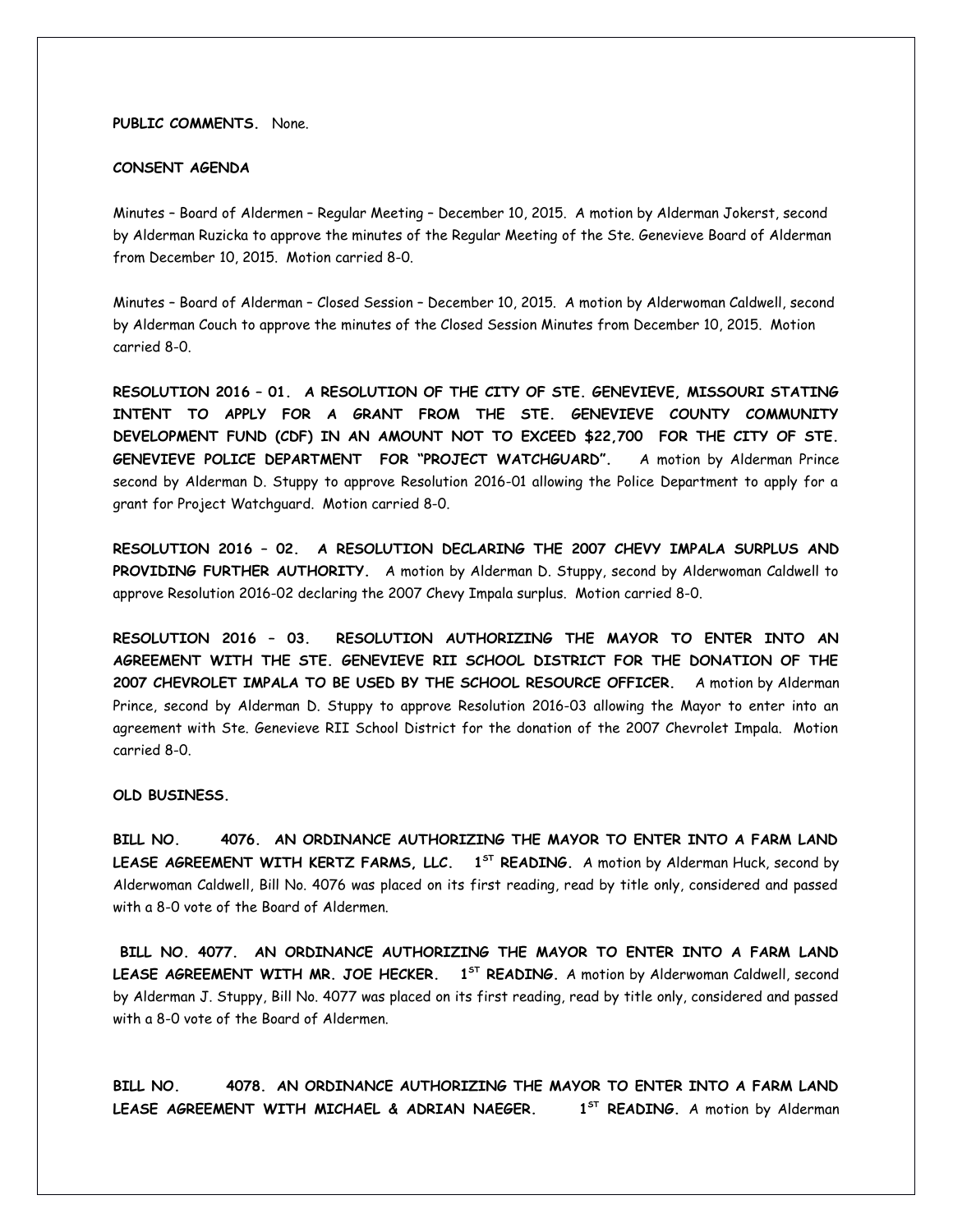Jokerst, second by Alderman Ruzicka, Bill No. 4078 was placed on its first reading, read by title only, considered and passed with a 8-0 vote of the Board of Aldermen.

**BILL NO. 4079. AN ORDINANCE AUTHORIZING THE MAYOR TO ENTER INTO A FARM LAND** LEASE AGREEMENT WITH EARL VALLE. 1<sup>ST</sup> READING. A motion by Alderman D. Stuppy, second by Alderman J. Stuppy, Bill No. 4079 was placed on its first reading, read by title only, considered and passed with a 8-0 vote of the Board of Aldermen.

**BILL NO. 4080. AN ORDINANCE AUTHORIZING THE MAYOR TO ENTER INTO A FARM LAND LEASE AGREEMENT WITH JOSEPH SIBERT, JR. 1** 1<sup>5T</sup> READING. A motion by Alderman Ruzicka, second by Alderman Prince, Bill No. 4080 was placed on its first reading, read by title only, considered and passed with a 8-0 vote of the Board of Aldermen.

**BILL NO. 4081. AN ORDINANCE AUTHORIZING THE MAYOR TO ENTER INTO A LETTER OF INTENT BETWEEN THE CITY OF STE. GENEVIEVE AND ST. LOUIS COUNTY & MUNICIPAL POLICE ACADEMY FOR CONTINUING EDUCATION TRAINING FOR CITY OF STE. GENEVIEVE POLICE OFFICERS FOR 2016. 2nd READING.** A motion by Alderman D. Stuppy, second by Alderman Prince, Bill No. 4081 was placed on its second and final reading, read by title only, considered and passed by a roll call vote as follows: Ayes: Alderwoman Beth Caldwell, Alderman Mike Jokerst, Alderman Joe Prince, Alderman Randy Ruzicka Alderman Richard Huck, Alderman Tom Couch, Alderman John Stuppy. and Alderman Donald Stuppy. Nays: None Absent: Motion carried 8-0. Thereupon Bill No. 4081 was declared Ordinance No. 4014 signed by the Mayor and attested by the City Clerk.

**BILL NO. 4084. AN ORDINANCE AUTHORIZING THE MAYOR TO ENTER INTO AN AGREEMENT BETWEEN THE CITY OF STE. GENEVIEVE AND THE STE. GENEVIEVE COMMUNITY** ACCESS TELEVISION BOARD (CHANNEL 990/991). 2<sup>nd</sup> READING. A motion by Alderman Jokerst, second by Alderman J. Stuppy, Bill No. 4084 was placed on its second and final reading, read by title only, considered and passed by a roll call vote as follows: Ayes: Alderwoman Beth Caldwell, Alderman Mike Jokerst, Alderman Joe Prince, Alderman Randy Ruzicka Alderman Richard Huck, Alderman Tom Couch, Alderman John Stuppy. and Alderman Donald Stuppy. Nays: None Absent: Motion carried 8-0. Thereupon Bill No. 4084 was declared Ordinance No. 4015 signed by the Mayor and attested by the City Clerk.

## **NEW BUSINESS.**

**BILL NO. 4085. AN ORDINANCE AUTHORIZING THE MAYOR TO ENTER INTO AN AGREEMENT BETWEEN THE CITY OF STE. GENEVIEVE AND STE. GENEVIEVE COUNTY REGARDING 911 DISPATCHING SERVICES FOR THE CALENDAR YEAR 2016. 1ST READING.** A motion by Alderman Jokerst, second by Alderman Ruzicka, Bill No. 4085 was placed on its first reading, read by title only, considered and passed with a 8-0 vote of the Board of Aldermen.

**BILL NO. 4086. AN ORDINANCE AUTHORIZING THE MAYOR TO ENTER INTO AN AGREEMENT BETWEEN THE CITY OF STE. GENEVIEVE AND STE. GENEVIEVE COUNTY TO ASSIST IN THE**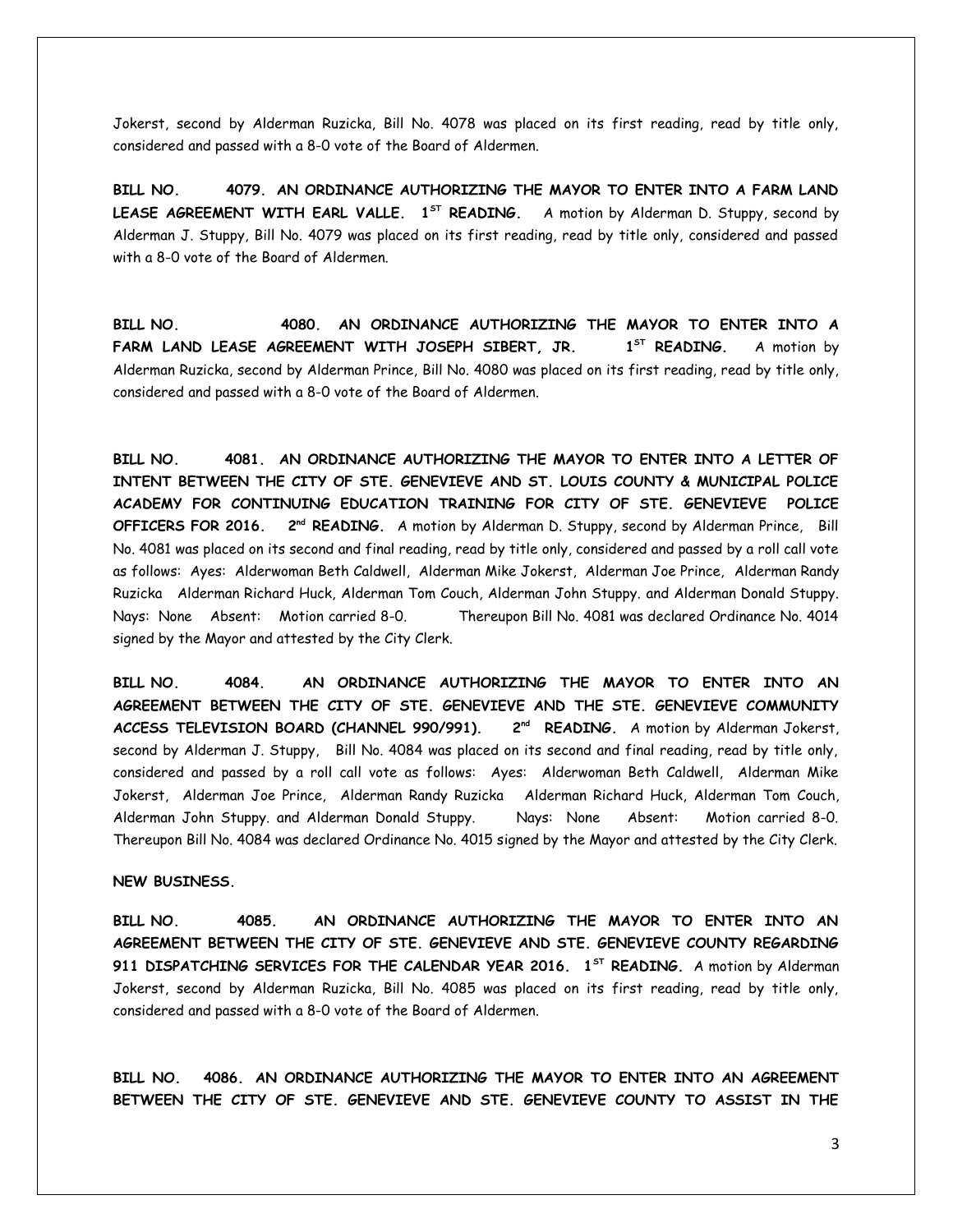**FUNDING AND COOPERATION OF THE STE. GENEVIEVE COUNTY RECYCLING CENTER. 1st READING.** A motion by Alderwoman Caldwell, second by Alderman J. Stuppy, Bill No. 4086 was placed on its first reading, read by title only, considered and passed with a 7-1 vote of the Board of Aldermen with Alderman Huck casting the No vote.

**BILL NO. 4088. AN ORDINANCE AUTHORIZING THE MAYOR TO ENTER INTO AN AMENDED PROPOSAL FOR PROFESSIONAL ENGINEERING SERVICES WITH COCHRAN ENGINEERING FOR WATER MAIN REPLACEMENT PHASE 2 WITH COCHRAN ENGINEERING. 1ST READING.** A motion by Alderman Jokerst, second by Alderman Ruzicka, Bill No. 4088 was placed on its first reading, read by title only, considered and passed with a 8-0 vote of the Board of Aldermen. A motion made by Alderman Couch, second by Alderman D. Stuppy to proceed with the second and final reading of Bill No. 4088. Motion carried 8-0. A motion by Alderman Prince, second by Alderman D. Stuppy, Bill No. 4088 was placed on its second and final reading, read by title only, considered and passed by a roll call vote as follows: Ayes: Alderwoman Beth Caldwell, Alderman Mike Jokerst, Alderman Joe Prince, Alderman Randy Ruzicka Alderman Richard Huck, Alderman Donald Stuppy, Alderman Tom Couch and Alderman John Stuppy. Nays: None Motion carried 8-0. Thereupon Bill No. 4088 was declared Ordinance No. 4016 signed by the Mayor and attested by the City Clerk.

**BILL NO. 4089. AN ORDINANCE APPROVING CHANGE ORDER NO. 5 IN THE AMOUNT OF \$173,243.00 AND A FINAL CONTRACT AMOUNT OF \$1,088,801.80 ON THE CONTRACT WITH T. DRURY, CONTRACTING INC. OF BLOOMSDALE, MISSOURI FOR THE STE. GENEVIEVE WATER MAIN REPLACEMENT PROJECT NO. 14-5960. 1st READING.** A motion by Alderman Prince, second by Alderman Ruzicka, Bill No. 4089 was placed on its first reading, read by title only, considered and passed with a 8-0 vote of the Board of Aldermen. A motion made by Alderman Huck, second by Alderwoman Caldwell to proceed with the second and final reading of Bill No. 4089. Motion carried 8-0. A motion by Alderman Jokerst, second by Alderman Ruzicka, Bill No. 4089 was placed on its second and final reading, read by title only, considered and passed by a roll call vote as follows: Ayes: Alderwoman Beth Caldwell, Alderman Mike Jokerst, Alderman Joe Prince, Alderman Randy Ruzicka Alderman Richard Huck, Alderman Donald Stuppy, Alderman Tom Couch and Alderman John Stuppy. Nays: None Motion carried 8-0. Thereupon Bill No. 4089 was declared Ordinance No. 4017 signed by the Mayor and attested by the City Clerk.

#### **OTHER BUSINESS.**

**Approval of a demolition permit for a rear garage at 1210 Market Street.** Petree Powell, Community Development Administrator presented pictures of the garage requested to be demolished and presented some history on the garage. A motion by Alderman Couch, second by Alderman Prince to approve the request for demolition of the garage at 1210 Market Street. Motion carried 8-0.

**Approval of a Road Closure for the Ste. Genevieve County Community Center for Progress Parkway for a 5K run on Saturday, February 13, 2016.** A motion by Alderman Huck, second by Alderman Ruzicka to approve the request for the Road Closure for Saturday, February 13, 2016. Motion carried 8-0.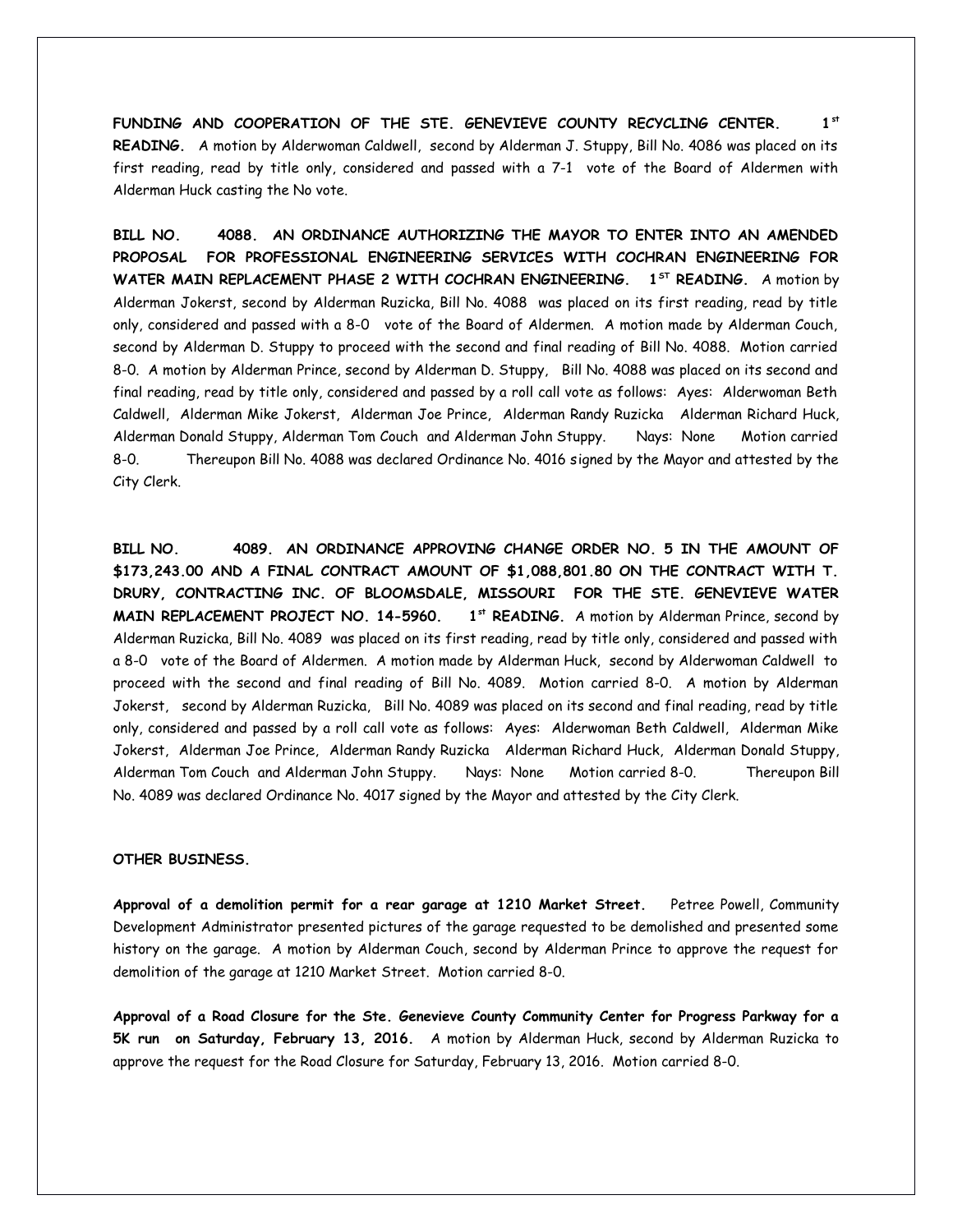**MAYOR/BOARD OF ALDERMEN COMMUNICATION.** At this time Mayor Greminger took a moment to thank everyone for their recent time and dedication during the recent flooding event. Mayor Greminger commended every departments within the City as each played a significant role in making sure the daily operations were handled. Both Alderman Couch and Alderwoman Caldwell requested that a City emergency management plan be looked into so that in the case of any future natural disasters everyone will know exactly what role they play in the disaster.

Mayor Greminger requested a five minute break before going into the Public Hearing. 6:26 p.m.

6:32 Mayor Greminger called the meeting back to order and opened the public hearing at 6:33 p.m.

**PUBLIC HEARING.** The Mayor and Board of Aldermen of the City of Ste. Genevieve, Missouri will hold a public hearing at 6:30 pm at City Hall, 165 S. Fourth Street. the purpose of the hearing is to consider rezoning classification of seven (7) parcels contained in the Friedman Addition from R-1 Single Family Residential District to C-1 General Commercial District. The seven (7) parcels are:

| <b>Common Identification</b> | Owner                                                       | Address                                                                                                | Parcel Id                     |
|------------------------------|-------------------------------------------------------------|--------------------------------------------------------------------------------------------------------|-------------------------------|
| O'Reilly Automotive          | O'Reilly Automotive Inc.                                    | 21950 Highway 32                                                                                       | 07-9.0-29-00-000-<br>0037.01  |
| O'Reilly Automotive          | O'Reilly Automotive Inc.                                    | 21950 Highway 32                                                                                       | 07-9.0-29-00-000-<br>0056.01  |
| Save-a-lot                   | Terry Basler & Tom<br>Friedman, Co-Trustees<br>Family Trust | 11306 Save-A-Lot Drive                                                                                 | 07-9.0-029-00-000-<br>0056.02 |
| Save-A-Lot                   | Terry Basler & Tom<br>Friedman, Co-Trustees<br>Family Trust | 11306 Save-A-Lot Drive                                                                                 | 07-9.0-029-00-000-<br>0057.02 |
| Dollar General               | Hubco Properties LLC                                        | 21840 Highway 32                                                                                       | 07-9.0-029-00-000-<br>0057.05 |
| Open Lot                     | Terry Basler & Tom<br>Friedman, Co-Trustees<br>Family Trust | No address assigned-<br>behind Dollar General Lot<br>2 of Amended replat of<br>Lot 4 Friedman Addition | 07-9.0-029-00-000-<br>0057.03 |
| Fallert Bus Service          | Louis W. Meyer Trustee,<br>Meyer Trust                      | 11311 Save-A-Lot Drive                                                                                 | 07-9.0-029-00-000-<br>0057.01 |

Petree Powell, Public Community Development Administrator briefed the Mayor and Board explaining why this particular request is being brought before them and that is a basically a housekeeping matter. The Meyer Bus Lines will be amended to say Fallert Bus Service. With no further questions Mayor Greminger closed the public hearing at 6:36 p.m.

**BILL NO. 4087. AN ORDINANCE REZONING OF CERTAIN PROPERTIES WITHIN THE FRIEDMAN ADDITION FROM R-1 SINGLE FAMILY RESIDENTIAL TO C-1 GENERAL COMMERCIAL ZONE DISTRICT. 1st READING.** A motion by Alderwoman Caldwell , second by Alderman Prince to approve Ordinance 4087 as amended, Bill No. 4087 was placed on its first reading, read by title only, considered and passed with a 8-0 vote of the Board of Aldermen. A motion made by Alderwoman Caldwell,